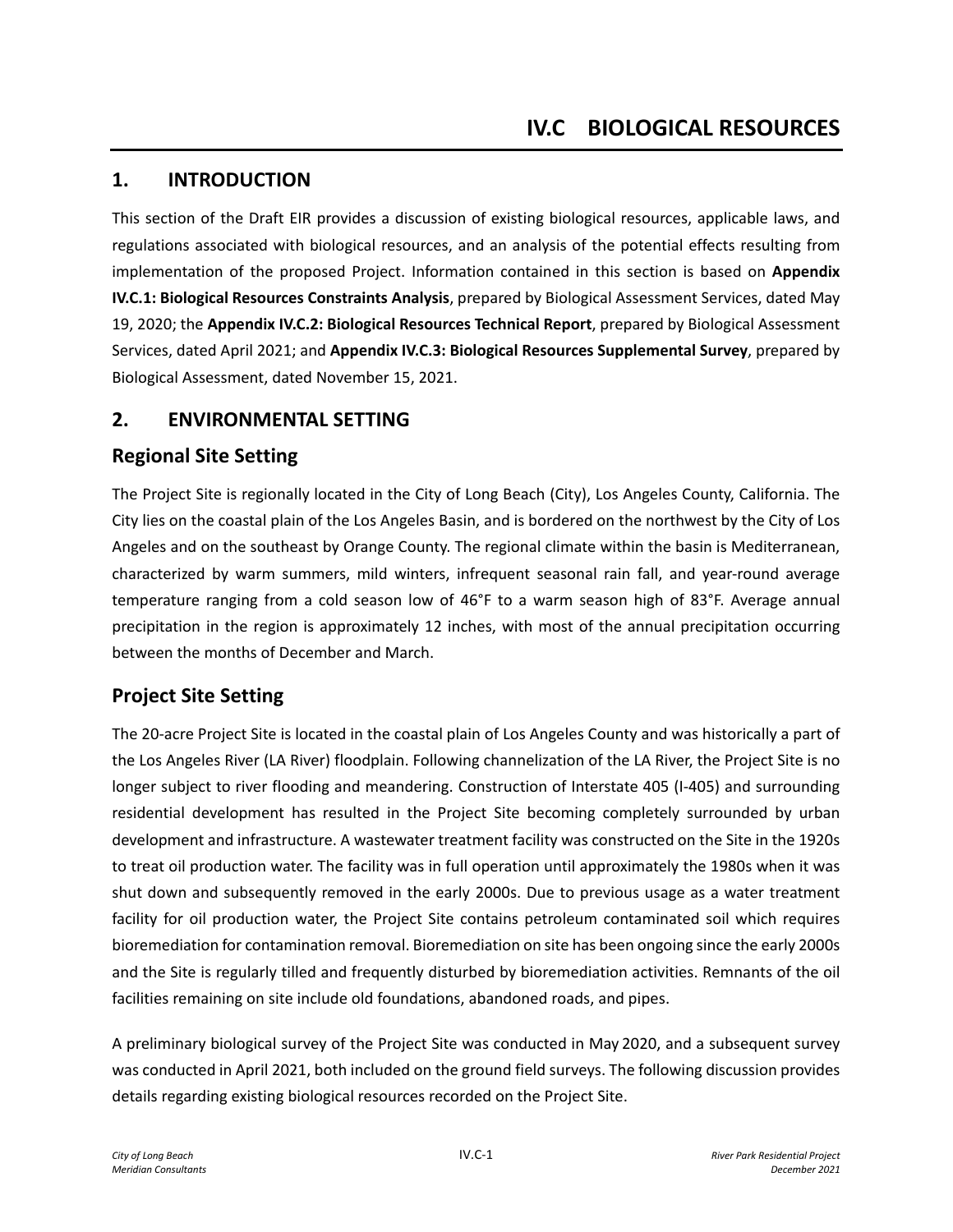## *Soil Types*

Soil types on the Project Site consist of 1001—Urban land-Metz-Pico complex, 0 to 2 percent slopes and 1131—Urban land-Typic Xerorthents, coarse substratum-Typic Haploxeralfs complex, 0 to 5 percent slopes. They are generally described as "Discontinuous human-transported material over mixed alluvium." This indicates that little native soil is present and that few plants or ground dwelling animals would remain from pre-development conditions.

## *Vegetation*

Because of the long history of site disturbance and current practice of regular tilling, the Project Site is completely dominated by nonnative, ruderal plant species, with a few native plants, representing eight species, observed at the time of the surveys. Native plants identified on the Project Site were blue elderberry (Sambuccus nigra), mulefat (Baccharis salicifolia), white-flowered nightshade (Solanum douglasii), saltwort (Salicornia sp.), telegraph weed (Heterotheca grandiflora), annual cudweed (Pseudognaphalium stramineum), small-flowered fiddleneck (Amsinkia menziesii), and Jimsonweed (Datura stramonium). Most of these species were represented by a single plant, with a few represented by several individual plants. While Southern Tarplant (Centromadia parryi) is known to occur in the area, thorough surveys, conducted at different times of year, did not locate any specimens of this specie.

Trees present on the property are likely remnants of landscaping from previous uses, including several eucalyptus species (Eucalyptus sp.). The dominant eucalyptus species is lemon sweet gum. Other species of eucalyptus present include red ironbark, and may include other species. Over 700 species belong in the Eucalyptus genus and all are from the Australian area and are nonnative in north America. Other trees present include Peruvian pepper (Schinus molle), Brazilian pepper (Schinus teribenthifolia), California fan palm (Washingtonia filifera), Canary Island palm (Phoenix canaryensis), carrotwood (Cupaniopsis anacardioides) and bottle tree (Brachychiton rupestris). All tree species on site are nonnative. **Figures IV.C-1: Tree Location Map** illustrate the positions of the existing trees on the Project Site.

The remainder of the plants found on the Project Site consist of nonnative ruderal species including several grasses such as fountain grass (Pennisetum setaceum), hare barley (Hordeum leporinum), red brome and ripgut brome (Bromus maditensis rubens, B. diandrus). Several mustards were noted including London rocket (Sisymbrium irio) and wild radish (Raphanus satiivus). Among the remaining nonnative ruderal species noted were redstem filaree and storksbill (Erodium cicutarium, E. botrys), dwarf nettle (Urtica urens), yellow sweetclover (Meliotus indicus), cheeseweed (Malva parviflora), Russian thistle (Salsola kali), flax-leaved fleabane (Erigeron bonariensis), brass-buttons (Cotula australis), five-hook bassia (Bassia hyssopifolia), prickly lettuce (Lactuca serriola), milk thistle (Silybum marianum), crown daisy (Chrysanthimum coronarium), and tree tobacco (Nicotiana glauca).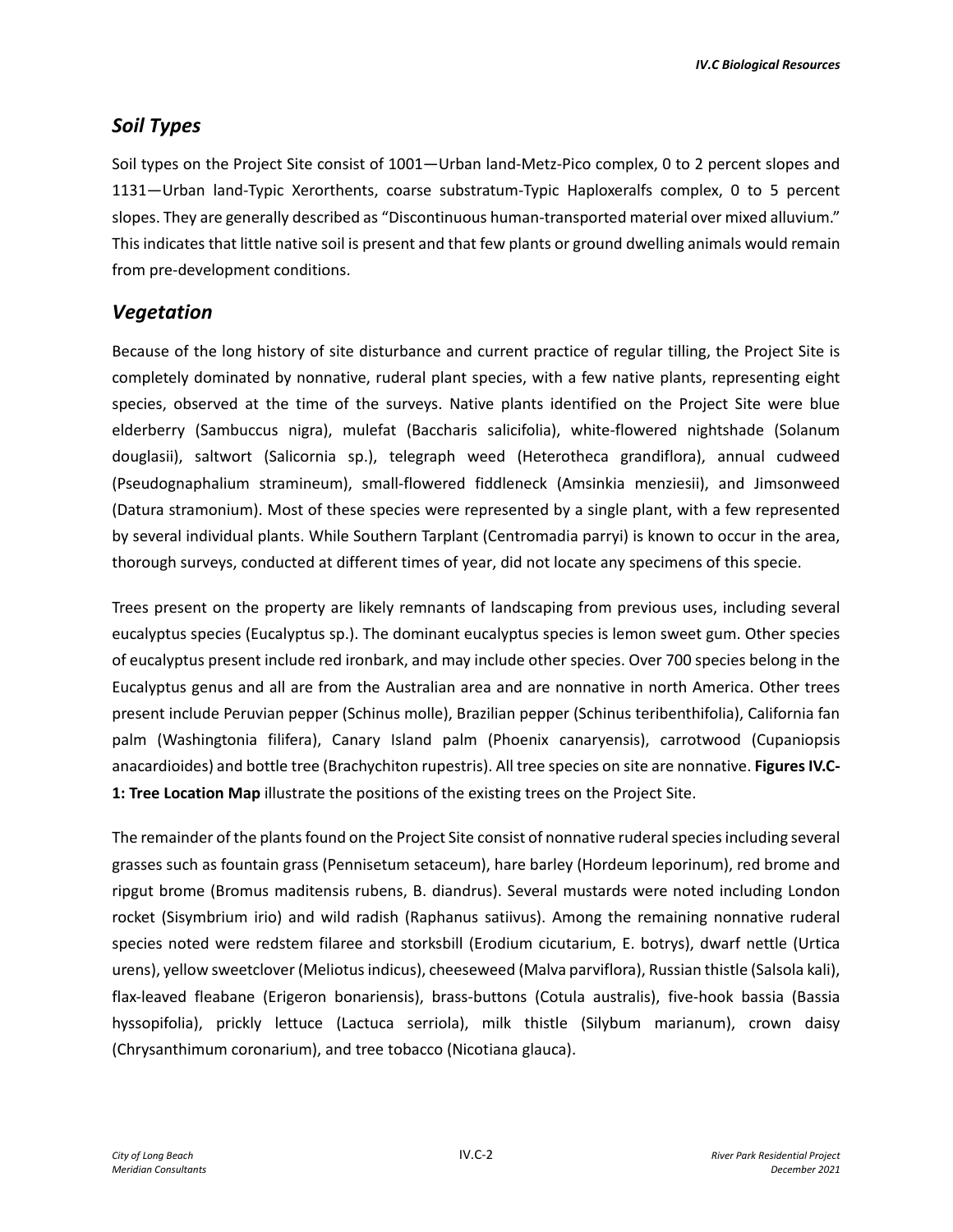

**SOURCE:** Biological Assessment Services, Biological Resources Technical Report - April 2021

FIGURE **IV.C-1a**



Tree Location Map (Northern)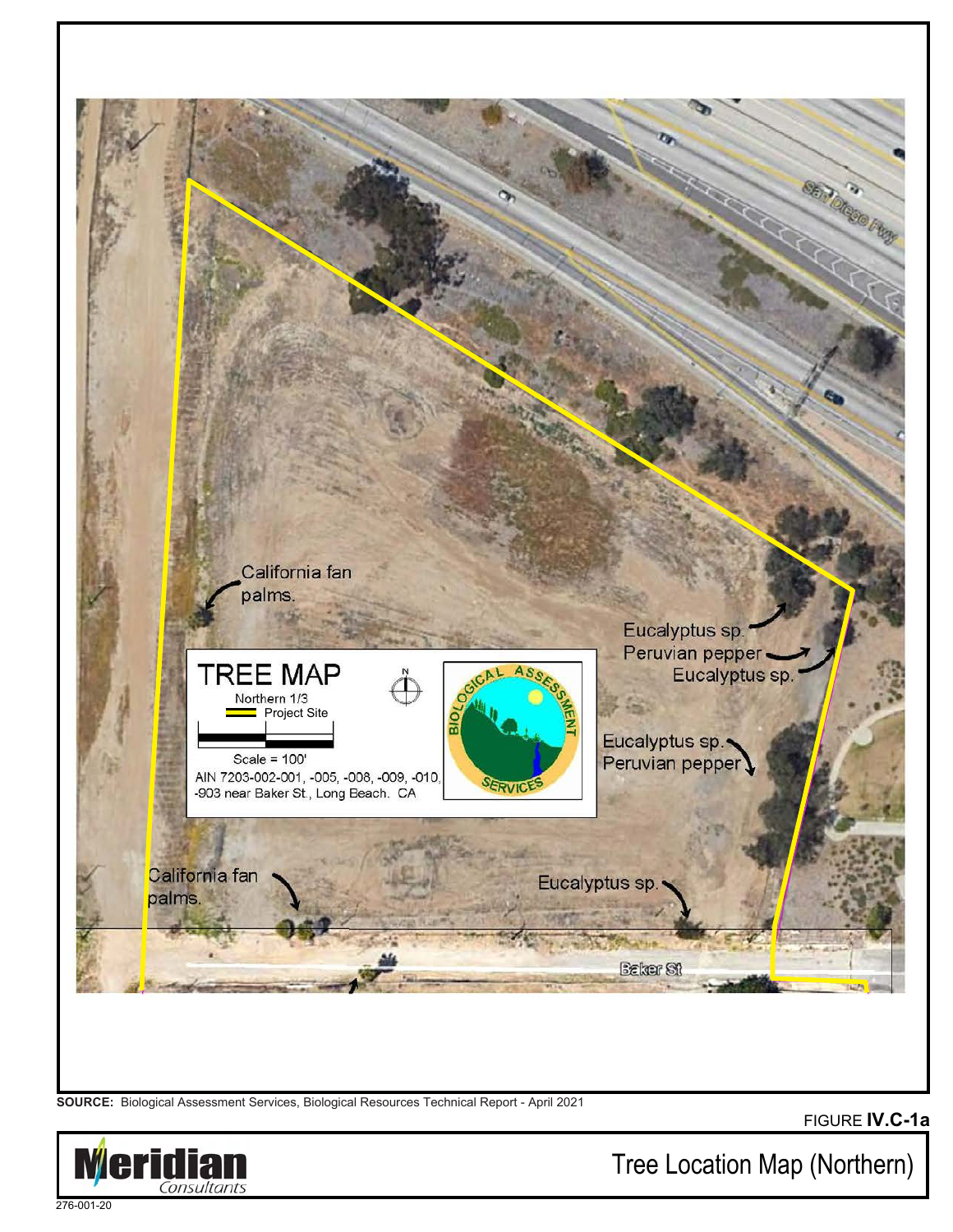

**SOURCE:** Biological Assessment Services, Biological Resources Technical Report - April 2021

FIGURE **IV.C-1b**



Tree Location Map (Central)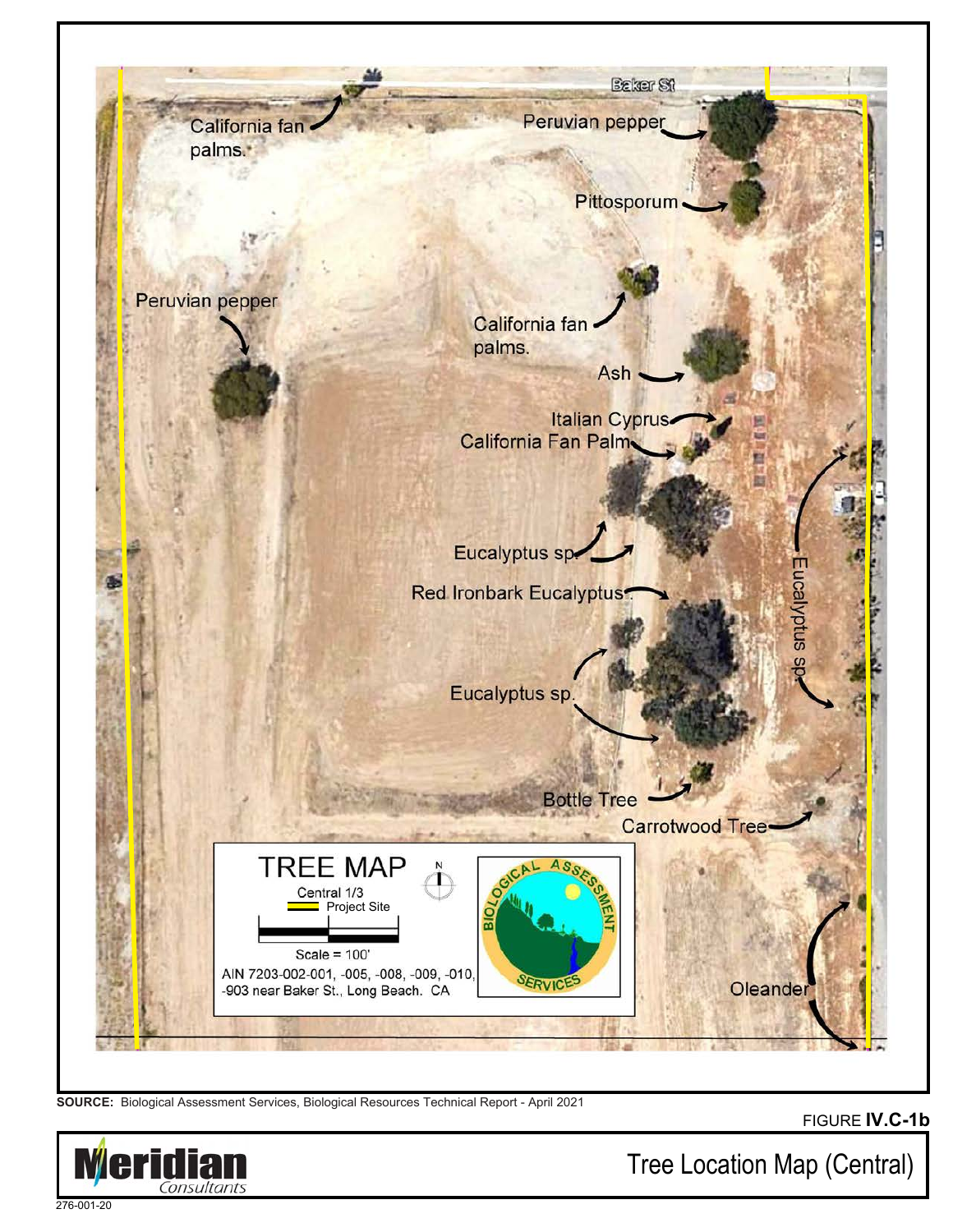

**SOURCE:** Biological Assessment Services, Biological Resources Technical Report - April 2021





Tree Location Map (Southern)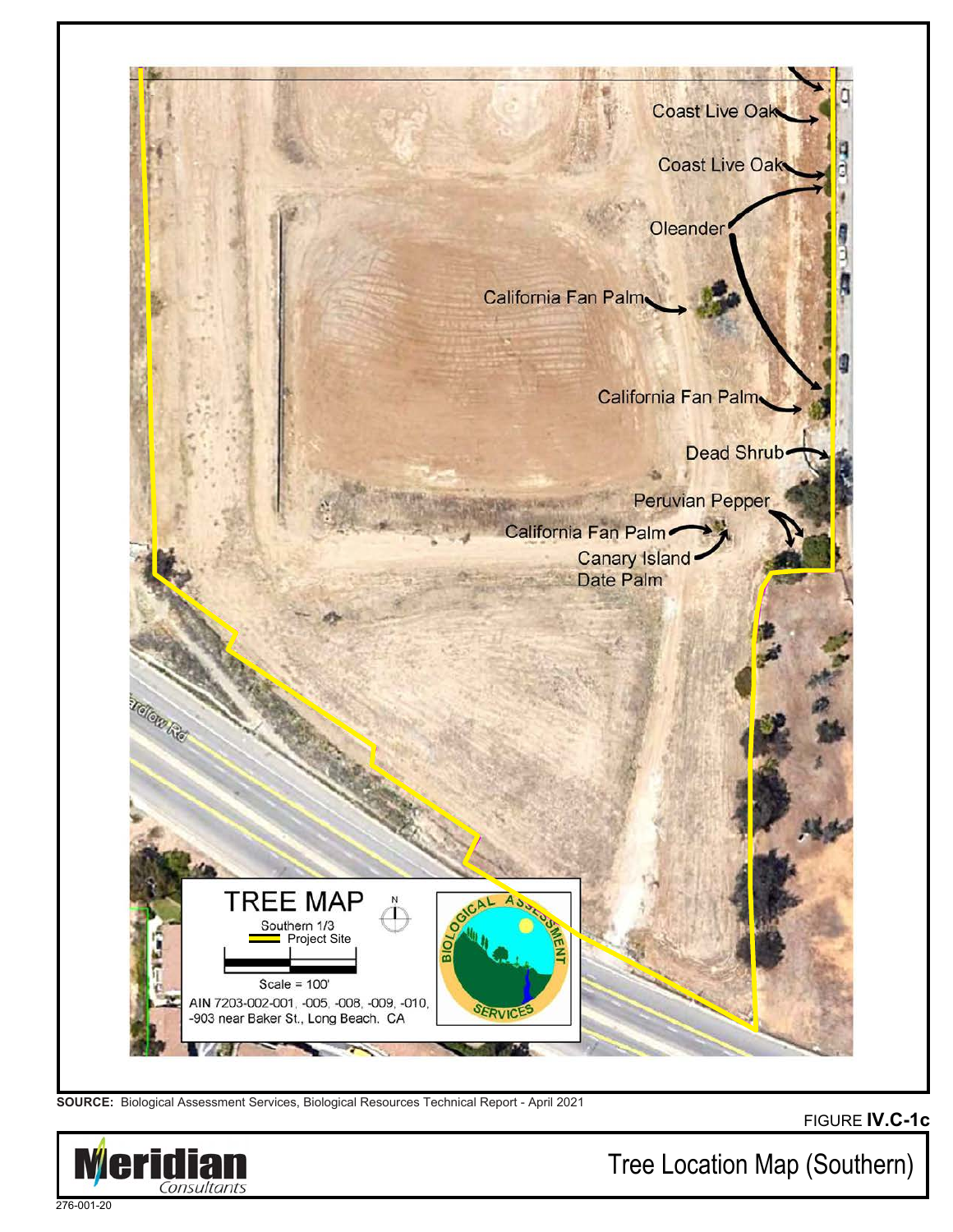Many of the species present are halophytes or salt-tolerant plants, indicating that the soils on site may have originated as dredge materials from the LA River channel when the area was tidally influenced area and salt-water intrusion was occurring. These species include, but are not limited to, Coulter's goldfields (Lasthenia glabrata ssp. Coulteri), beach spectaclepod (Dithyrea maritima), estuary seablite (Suaeda esteroa), and woolly seablite (Suaeda taxifolia). A few others are commonly associated with standing water or stream courses. This may be because years of oil industry operation has resulted in a relatively impermeable layer of soil that retains surface water, allowing those water dependent species to survive.

#### *Wildlife*

The relatively barren nature of the Project Site has resulted in relatively few wildlife observations. Western fence lizard was the only reptile noted during the survey. Sign (tracks, scat, burrows, etc.) of several mammal species were noted on the Project Site, but the only mammals directly observed were the California ground squirrel (Otospermophilus beecheyi) and Audubon's cottontail (Sylvilagus audubonii). Any of the common mammal species found in the suburban areas of southern California may utilize or traverse the Project Site on occasion, including numerous rodent species, raccoon (Procyon lotor), striped skunk (Mephitis mephitis), Virginia opossum (Didelphis virginiana), and coyote (Canus latrans).

Sixteen bird species were observed on the Project Site at the time of the surveys, including three nonnative species: Rock dove, house sparrow, and European starling. Native species observed were Audubon's warbler, house finch, black phoebe, mourning dove, Anna's hummingbird, Allen's hummingbird, American kestrel, western meadowlark, California towhee, common raven, and killdeer. Cliff swallows foraged overhead. The meadowlarks were present in large migratory flocks and are not likely to nest or reside on the Project Site due to the lack of suitable habitat. The remaining species are local breeders and may nest on site. There were many killdeer present and many of these exhibited typical nesting behavior, feigning injury, and acting as decoys to lure a predator away from the nest. Several showed great fidelity to one spot, indicating the likely presence of a nest. To avoid nest disturbance, these areas were not approached. There are undoubtedly other avian species that utilize the Project Site as residents or transients, among the most common of which are likely, are the northern mockingbird, American crow, and bush tit. A northern harrier flew along the LA River berm just off site, but is likely to occasionally forage on site.

#### *Sensitive Biological Resources*

Most of the species listed as protected and occurring in the region have very specific habitat types that do not, and never did, occur on the Project Site, such as marine aquatic, coastal salt marsh, or vernal pool. As such, these have been eliminated from further consideration. Several protected bird species, such as golden and bald eagles, peregrine falcons, or bank swallows, may fly over the Project Site but would never reside there.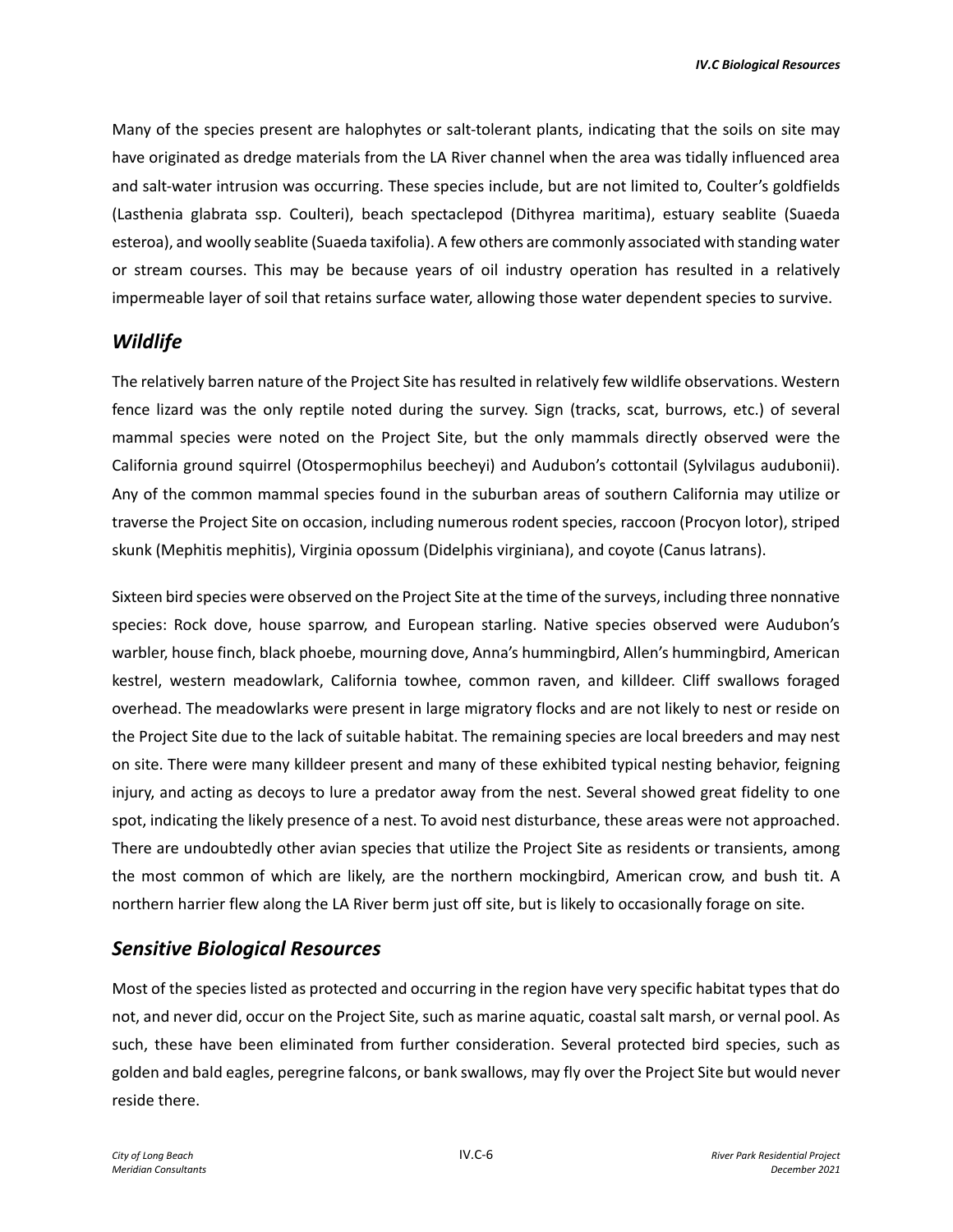#### **3. REGULATORY SETTING**

### *Federal Endangered Species Act*

The Federal Endangered Species Act (FESA) of 1973, as amended (16 U.S.C. 1531 et seq.), provides the regulatory framework for the protection of plant and animal species (and their associated critical habitats), which are formally listed, proposed for listing, or candidates for listing as endangered or threatened under FESA. FESA has four major components: (1) provisions for listing species; (2) requirements for consultation with the United States Fish and Wildlife Service (USFWS) and the National Marine Fisheries Service; (3) prohibitions against "taking" of listed species; and (4) provisions for permits that allow an incidental "take." $1$  FESA also discusses recovery plans and the designation of critical habitat for listed species. Both the USFWS and the National Marine Fisheries Service share the responsibility for administration of FESA. During the CEQA review process, each agency is given the opportunity to comment on the potential of a project to affect listed plants and animals.

FESA is implemented by USFWS through a program that identifies and provides for protection of various species of fish, wildlife, and plants deemed to be in danger of or threatened with extinction. As part of this regulatory act, FESA provides for designation of critical habitat, defined in FESA Section 3(5)(A) as specific areas within the geographical range occupied by a species where physical or biological features "essential to the conservation of the species" are found and that "may require special management considerations or protection." Critical habitat may also include areas outside the current geographical area occupied by the species that are nonetheless "essential for the conservation of the species."

FESA also discusses recovery plans and the designation of critical habitat for listed species. Both the USFWS and the National Marine Fisheries Service share the responsibility for administration of FESA. During the CEQA review process, each agency is given the opportunity to comment on the potential of a project's impacts to listed plants and animals and to ensure adequate protection of listed species that may be affected by the Project.

<span id="page-6-0"></span><sup>1</sup> The California Endangered Species Act defined the term "take" as follows: "to hunt, pursue, catch, capture, or kill, or attempt to hunt, pursue, catch, capture, or kill, Fish & Game Code, §86." Federal Endangered Species Act defines a "take" as follows: "Harass, harm, pursue, hunt, shoot, wound, kill, trap, capture, or collect, or to attempt to engage in any such conduct." 16 U.S.C., §1532 (19).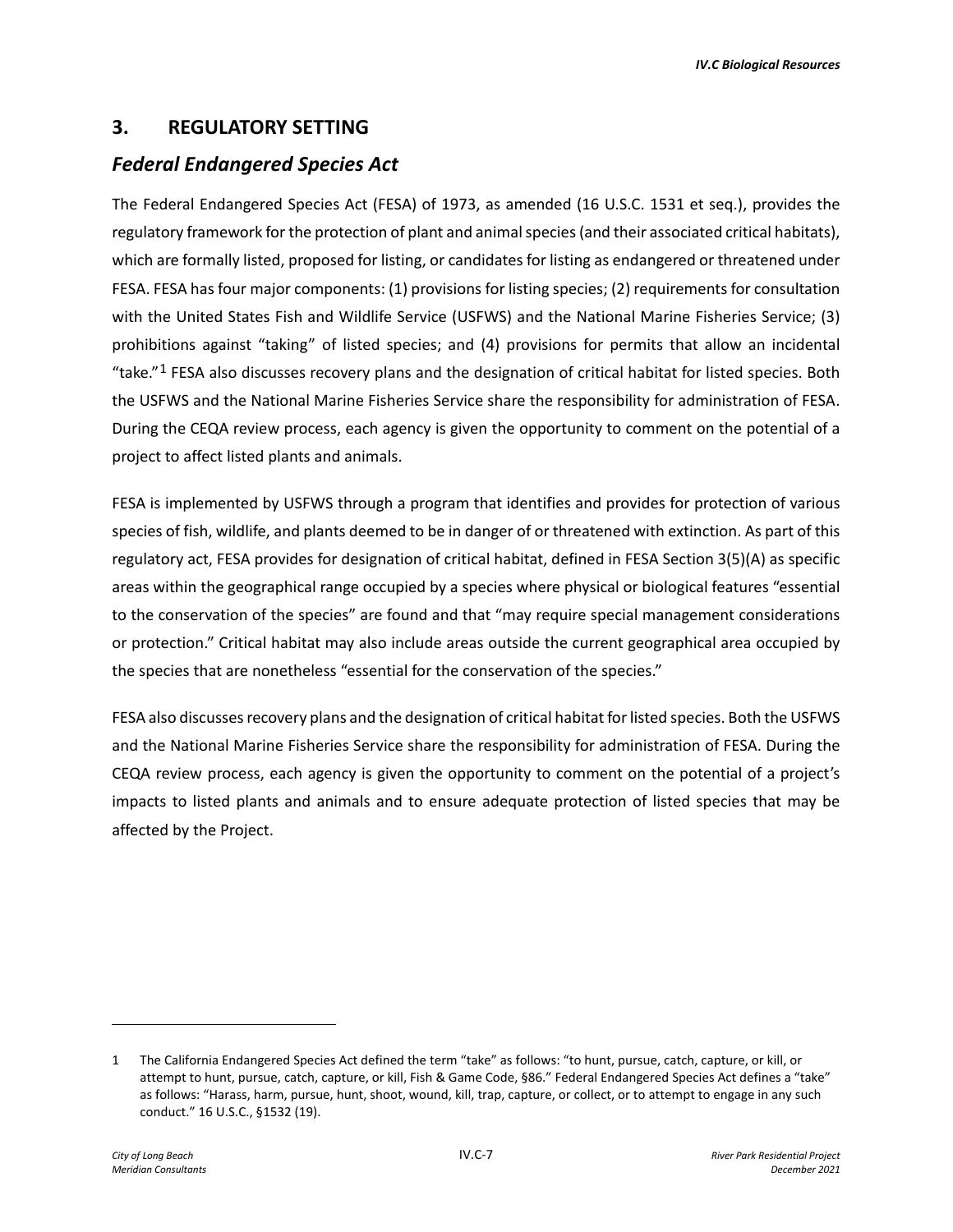# *Migratory Bird Treaty Act*

All migratory bird species that are native to the United States or its territories are protected under the federal Migratory Bird Treaty Act (MBTA). The federal MBTA<sup>[2](#page-7-0)</sup> prohibits any person unless permitted by regulations, to:

 *Pursue, hunt, take, capture, kill, attempt to take, capture or kill, possess, offer for sale, sell, offer to purchase, purchase, deliver for shipment, ship, cause to be shipped, deliver for transportation, transport, cause to be transported, carry, or cause to be carried by any means whatever, receive for shipment, transportation or carriage, or export, at any time, or in any manner, any migratory bird, included in the terms of this Convention…for the protection of migratory birds…or any part, nest, or egg of any such bird.* 

The list of migratory birds protected by the MBTA includes nearly all bird species native to the U.S. The statute was extended in 1974 to include parts of birds, as well as eggs and nests. Thus, it is illegal under the MBTA to take (including killing, capturing, selling, trading, and transport) protected migratory bird species without prior authorization by the Department of Interior U.S. Fish and Wildlife Service.<sup>[3](#page-7-1)</sup> Activities that result in removal or destruction of an active nest (a nest with eggs or young being attended by one or more adults) would violate the MBTA. While destruction of a nest by itself is not prohibited under the MBTA, nest destruction that results in the unpermitted take of migratory birds or their eggs, is illegal and fully prosecutable under the MBTA.

With respect to nesting birds, although the MBTA does not itself provide specific take avoidance measures, the USFWS and the California Department of Fish and Wildlife (CDFW), over time, have developed a set of measures sufficient to demonstrate take avoidance, included during construction activities, which include conducting brush removal, tree trimming, building demolition and/or construction, or grading activities outside of the nesting season. CDFW biologists have defined the nesting season is February 15 through August 31 (January 15 to August 31 for raptors). If other timing restrictions make it impossible to avoid the nesting season, prior to issuance of a grading, construction or building permit including demolition permit, the following measures are required as described below:

- Vegetation removal activities shall be scheduled outside the nesting season (September 1 to February 14 for songbirds; September 1 to January 14 for raptors) to avoid potential impacts to nesting birds. This includes vegetation removal associated with on-going fuel modification activities.
- Any construction activities or fuel modification activities that occur during the nesting season (February 15 to August 31 for songbirds; January 15 to August 31 for raptors) shall require that all

<span id="page-7-0"></span><sup>2</sup> 16 U.S.C Sections 703 et seq.; title 50 C.F.R. Part 10.

<span id="page-7-1"></span><sup>3</sup> United States Fish and Wildlife Service (USFWS), Migratory Bird Treaty Act, https://www.fws.gov/birds/policies-andregulations/laws-legislations/migratory-bird-treaty-act.php. Accessed May 2021.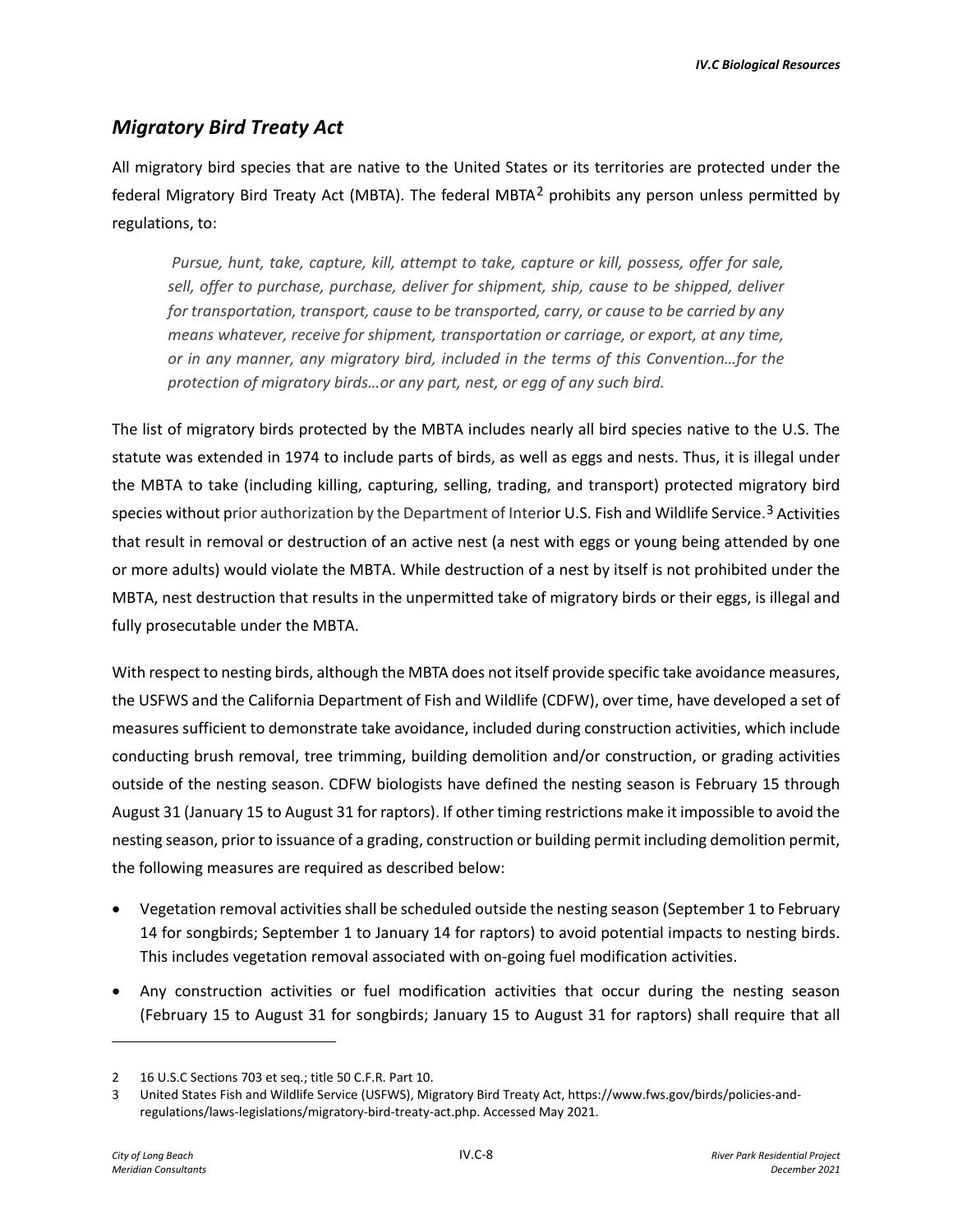suitable habitats be thoroughly surveyed for the presence or absence of nesting birds by a qualified biologist monitor (i.e., a professional biologist with a minimum of two years of avian survey experience or equivalent) before the commencement of clearing. If any active nests are detected, a buffer of at least 300 feet (500 feet for raptors), or as determined appropriate by the qualified biologist monitor, shall be delineated, flagged, and avoided until the nesting cycle is complete as determined by the qualified biologist monitor.

#### *Marine Mammal Protection Act*

The Marine Mammal Protection Act of 1972, and as amended, establishes federal responsibility for the protection and conservation of marine mammal species by prohibiting the harassment, hunting, capture, or killing of any marine mammal. The primary authority for implementing the act belongs to the United States Fish and Wildlife Service and National Marine Fisheries Service.[4](#page-8-0)

#### *Federal Noxious Weed Act*

Federal Noxious Weed Act - Public Law 93-629 (7 U.S.C. 2801 et seq.; 88 Stat. 2148), enacted January 3, 1975, established a Federal program to control the spread of noxious weeds. The Secretary of Agriculture was given the authority to designate plants as noxious weeds by regulation, and the movement of all such weeds in interstate or foreign commerce was prohibited except under permit. The Secretary was also given authority to inspect, seize and destroy products, and to quarantine areas if necessary to prevent the spread of such weeds. The Secretary was also authorized to cooperate with other Federal, State, and local agencies, farmers associations and private individuals in measures to control, eradicate, or prevent or retard the spread of such weeds.<sup>[5](#page-8-1)</sup>

#### *Fish and Wildlife Coordination Act*

The Fish and Wildlife Coordination Act (16 U.S.C. 661 et seq.) requires that federal agencies consult with the USFWS, the National Marine Fisheries Service and State wildlife agencies for activities that affect, control, or modify waters of any stream or bodies of water, in order to minimize the adverse impacts of such actions on fish and wildlife resources and habitat. This consultation is generally incorporated into the process of complying with Section 404 of the Clean Water Act, NEPA or other federal permit, license, or review requirements.

<span id="page-8-0"></span><sup>4</sup> USFWS, Marine Mammal Protection Act, https://www.fws.gov/international/laws-treaties-agreements/us-conservationlaws/marine-mammal-protection-act.html. Accessed May 2021.

<span id="page-8-1"></span><sup>5 7</sup> U.S.C. 2801 et seq.; 88 Stat. 2148.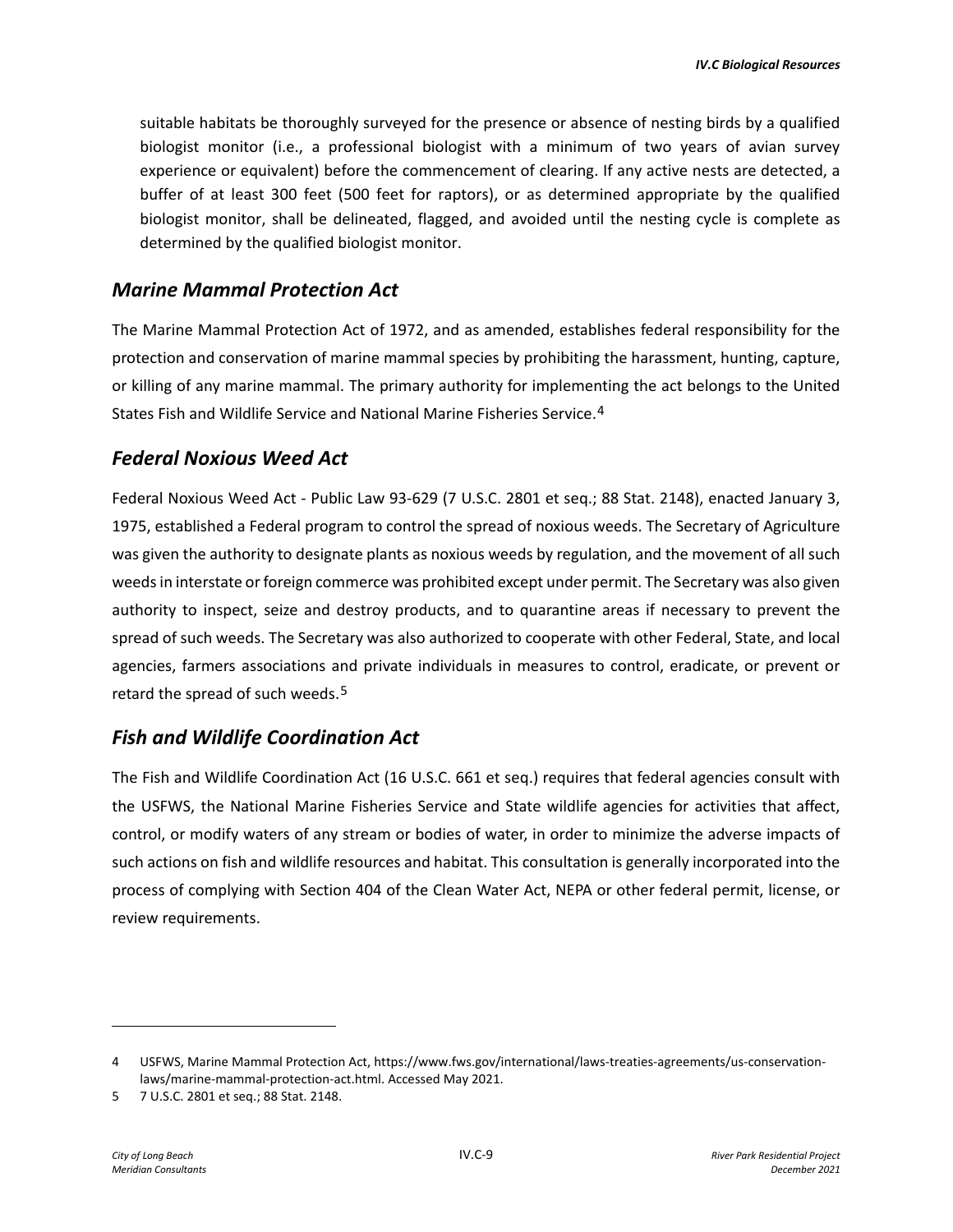# *California Endangered Species Act*

Under the California Endangered Species Act, CDFW is responsible for maintaining a list of threatened and endangered species (California Department of Fish and Game Code, Section 2070).<sup>[6](#page-9-0)</sup> The CDFW also maintains a list of candidate species, which are species formally under review for addition to either the list of endangered species or the list of threatened species.

The California Endangered Species Act prohibits the take of plant and animal species that the California Fish and Game Commission has designated as either threatened, rare, or endangered in California. "Take" in the context of this regulation means to hunt, pursue, catch, capture, or kill, or attempt to hunt, pursue, catch, capture, or kill a listed species (California Fish and Game Code, Sections 86 and 2080). The take prohibitions also apply to candidates for listing under the California Endangered Species Act. However, Section 2081 of the act allows the department to issue permits for the minor and incidental take of species by an individual or permitted activity listed under the act.

In accordance with the requirements of the California Endangered Species Act, an agency reviewing a project within its jurisdiction must determine if any State-listed endangered, rare, threatened or candidate species could be present in the Project area. The agency also must determine if the Project could have a potentially significant impact on such species. In addition, the CDFW encourages informal consultation on any project that could affect any State-listed endangered, rare, threatened or candidate species.

### *California Migratory Bird Protection Act*

Assembly Bill 454 (AB 454), the California Migratory Bird Protection Act, which expires on January 20, 2025, makes it unlawful the taking or possession of any migratory nongame bird designated in the federal act before January 1, 2017, any additional migratory nongame bird that may be designated in the federal act after that date, or any part of those migratory nongame birds, except as provided by rules and regulations adopted by the United States Secretary of the Interior under the federal act before January 1, 2017, or subsequent rules or regulations adopted pursuant to the federal act, unless those rules or regulations are inconsistent with the Fish and Game Code.

<span id="page-9-0"></span><sup>6</sup> The commission shall establish a list of endangered species and a list of threatened species. The commission shall add or remove species from either list if it finds, upon the receipt of sufficient scientific information pursuant to this article, and based solely upon the best available scientific information, that the action is warranted. (Amended by Stats. 2018, Ch. 329, Sec. 4. (SB 473) Effective January 1, 2019.).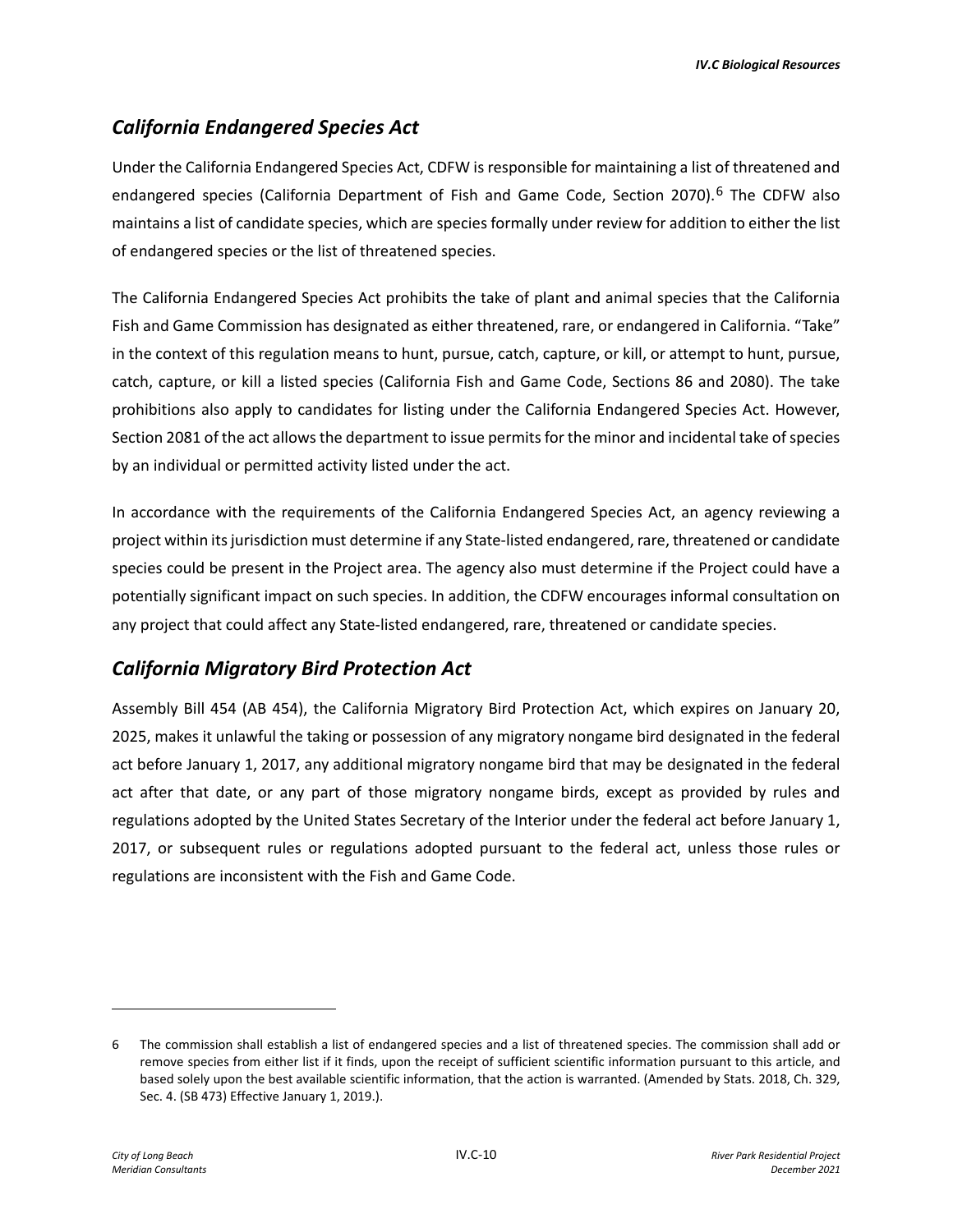AB 454, also reenacted, operative January 20, 2025, the existing provisions of law regarding the taking or possession of any migratory nongame bird as designated in the federal act, or any part of such migratory nongame bird, except as specified.

#### *California Fish and Game Code Fish and Wildlife Code Sections 3503 & 3513*

According to Section 3503 of the California Fish and Game Code, it is unlawful to take, possess, or needlessly destroy the nest or eggs of any bird (except English sparrows (*Passer domesticus*) and European starlings (*Sturnus vulgaris*)). Section 3503.5 specifically protects birds in the orders Falconiformes and Strigiformes (birds-of-prey). Section 3513 essentially overlaps with the MBTA, prohibiting the take or possession of any migratory non-game bird. Disturbance that causes nest abandonment and/or loss of reproductive effort is considered a "take" by the CDFW. The same procedures identified above to avoid a violation of the federal MBTA are recognized by the CDFW to avoid a take in violation of these provisions.

#### *California Fish and Game Code Sections 1900–1913 – Rare and Endangered Plants*

California Fish and Game Code Sections  $1900-1913<sup>7</sup>$  $1900-1913<sup>7</sup>$  $1900-1913<sup>7</sup>$  were developed to preserve, protect, and enhance Rare and Endangered plants in the State. The act requires all State agencies to use their authority to carry out programs to conserve Endangered and Rare native plants. Provisions of the Native Plant Protection Act prohibit the taking of listed plants from the wild and require notification of the CDFW at least ten days in advance of any change in land use which would adversely impact listed plants. This allows the CDFW to salvage listed plant species that would otherwise be destroyed.

### *California Native Plant Society*

The California Native Plant Society (CNPS) maintains a list of special status plant species based on collected scientific information. Designation of these species by CNPS has no legal status or protection under federal or State endangered species legislation. CNPS designations are defined as List 1A (plants presumed extinct); List 1B (plants rare, threatened, or endangered in California and elsewhere); List 2 (plants rare, threatened, or endangered in California, but more numerous elsewhere); List 3 (plants about which more information is needed – a review list); and List 4 (plants of limited distribution - a watch list). In general, plants appearing on CNPS List 1A, 1B, or 2 meet the criteria of Section 15380 of the CEQA Guidelines; thus, substantial adverse effects to these species would be considered significant. Additionally, plants constituting CNPS List 1A, 1B, or 2 meet the definitions of California Department Fish and Game Code, Section 1901 (Native Plant Protection Act), or Sections 2062 and 2067 (California Endangered Species Act).

<span id="page-10-0"></span><sup>7</sup> California Fish and Game Code, Fish and Game Code (FGC), Division 2, Department of Fish and Wildlife, (700-1940), Chapter 10, Sections 1900-1913, Native Plant protection.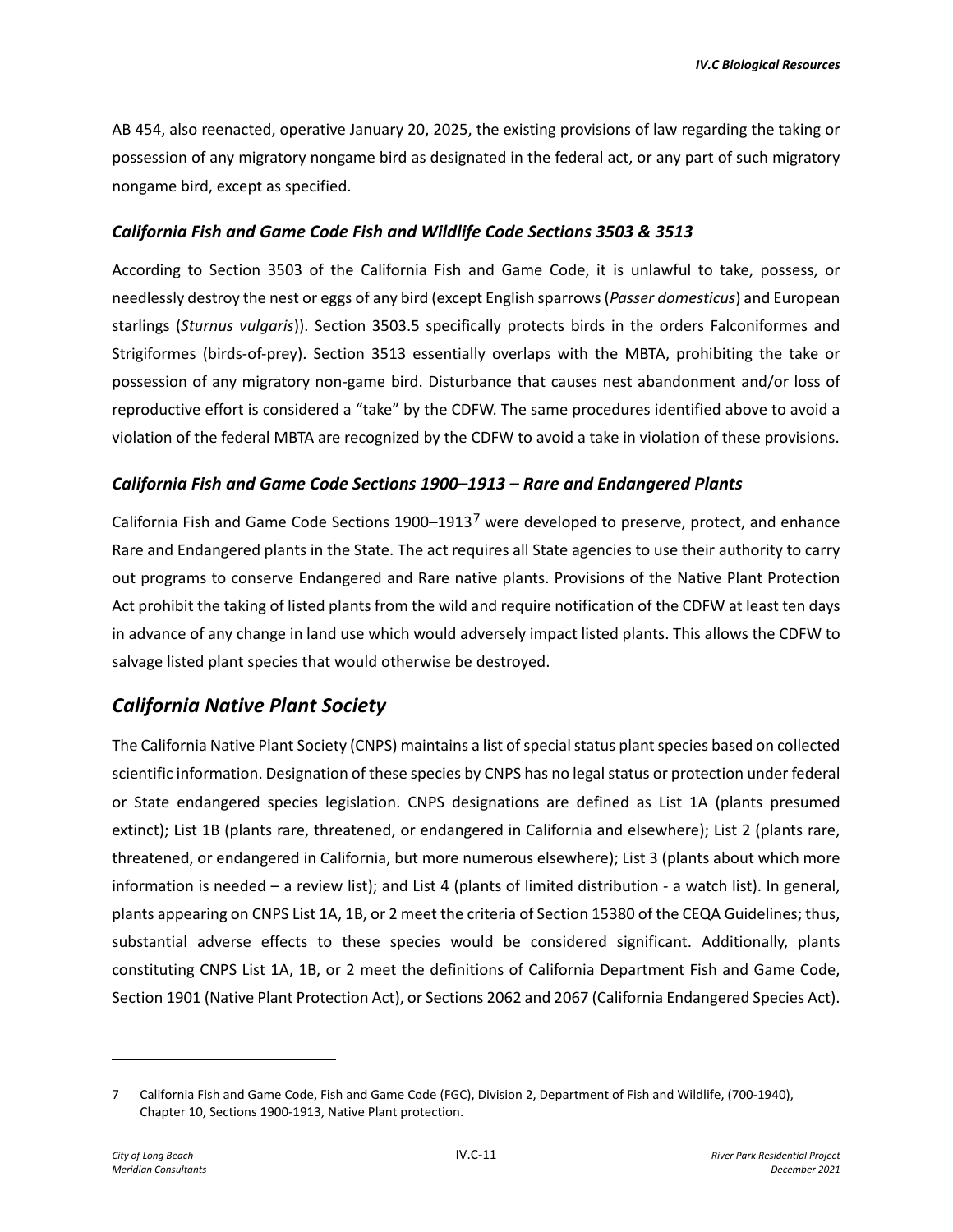## *California Fish and Game Code Section 1600*

Under sections 1600 et. seq. of California Fish and Game Code, the CDFW regulates activities that would divert or obstruct the natural flow or substantially change the bed, channel, or bank of any river, stream, or lake that supports fish or wildlife and requires a Streambed Alteration Agreement for such activities. The CDFW issues a Streambed Alteration Agreement with any necessary mitigation to ensure protection of the State's fish and wildlife resources. The CDFW has jurisdiction over riparian habitats associated with watercourses.

#### *Sensitive Vegetation Communities*

Sensitive vegetation communities are natural communities and habitats that are either unique, of relatively limited distribution in the region, or of particularly high wildlife value. These resources have been defined by federal, State, and local conservation plans, policies, or regulations. The CDFW ranks such vegetation communities as "threatened" or "very threatened" and keeps records of their occurrences in the California Natural Diversity Database (CNDDB). Sensitive vegetation communities are also identified by the CDFW on its List of California Natural Communities Recognized by the CNDDB. Impacts to these vegetation communities and habitats identified in local or regional plans, policies, regulations, or by federal or State agencies, must be considered and evaluated under CEQA.[8](#page-11-0)

### *City of Long Beach General Plan*

The Conservation Element of the City's General Plan was adopted in 1973, and acts as a guideline for promoting policies, standards, and programs essential for the economic and environmental well-being of the City.<sup>[9](#page-11-1)</sup> The Conservation Element provides an important part of the background material needed in the preparation of a program directed toward the wise management of resources and the development plan for the allocation of land uses. The following goals and policies are applicable to the proposed Project.

- Promote measures and plans which protect and preserve distinctive types of vegetation including mammals, birds, marine organisms, and especially endangered species.
- Provide controls for land supporting distinctive native vegetation, wildlife species which can be used for ecologic, scientific, and educational purposes.
- Locate, define, and protect other beneficial natural habitats in and about the City.

<span id="page-11-0"></span><sup>8</sup> CDFW, Natural Communities, https://wildlife.ca.gov/Data/VegCAMP/Natural-Communities. Accessed May 2021.

<span id="page-11-1"></span><sup>9</sup> City of Long Beach, General Plan, Conservation Element, http://www.longbeach.gov/lbds/planning/advance/general-plan/. Accessed May 2021.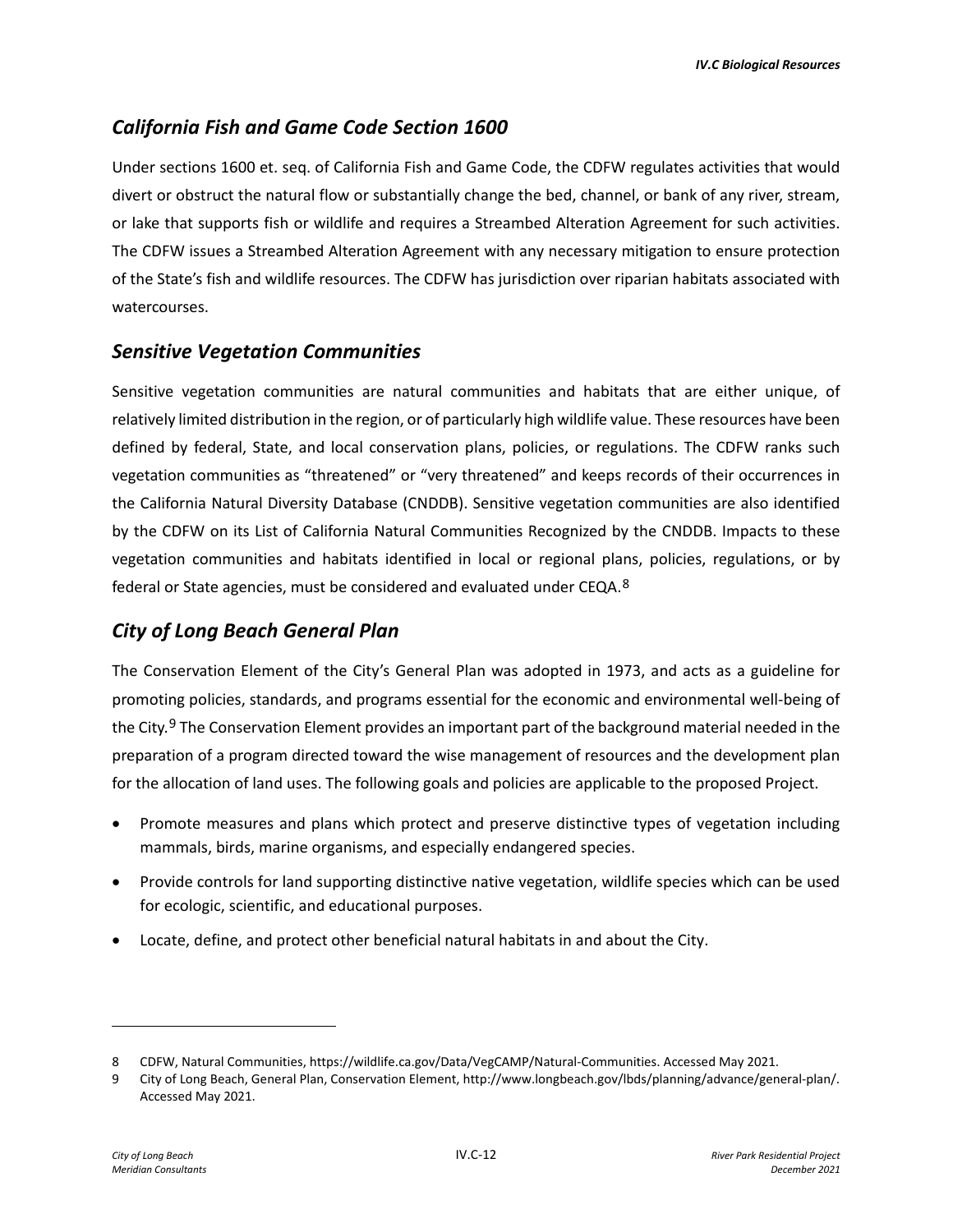The Open Space and Recreation Element of the City's General Plan was adopted in October 2002 and addresses the requirements of open space planning, with a special emphasis on planning for public recreation.<sup>[10](#page-12-0)</sup> The Open Space and Recreation emphasizes the policy plan and implementation measures which are directed to addressing the community's primary open space and recreation issues. The following goal and policy are applicable to the proposed Project.

Goal 1.5: Remediate contaminated sites.

**Policy 1.4:** Promote and assist with the remediation of contaminated sites.

#### *City of Long Beach Tree Ordinance*

Trees occurring within the City along City streets or on other City property are afforded protection under Ordinance C-7642 and Section 14.28 of the Long Beach Municipal Code (LBMC), and through the City's Tree Maintenance Policy. The purpose of these regulations is to preserve and protect the community's urban forest and to promote the health and safety of City trees, from the time they are planted through maturity. The Project Site does not include any City-owned property; and for this reason, does not contain trees protected.

#### **4. ENVIRONMENTAL IMPACTS**

#### *Thresholds of Significance*

To assist in determining whether the proposed Project would have a significant effect on the environment, the City finds the proposed Project may be deemed to have a significant impact related to biological resources if it would:

- **Threshold 4. BIO-1: Have a substantial adverse effect, either directly or through habitat modifications, on any species identified as a candidate, sensitive, or special status species in local or regional plans, policies, or regulations, or by the California Department of Fish and Game or U.S. Fish and Wildlife Service?**
- **Threshold 4. BIO-2: Interfere substantially with the movement of any native resident or migratory fish or wildlife species or with established native resident or migratory wildlife corridors, or impede the use of native wildlife nursery sites?**

<span id="page-12-0"></span><sup>10</sup> City of Long Beach, General Plan, Open Space and Recreation, https://www.longbeach.gov/globalassets/lbds/medialibrary/documents/planning/open-space-and-recreation-element. Accessed May 2021.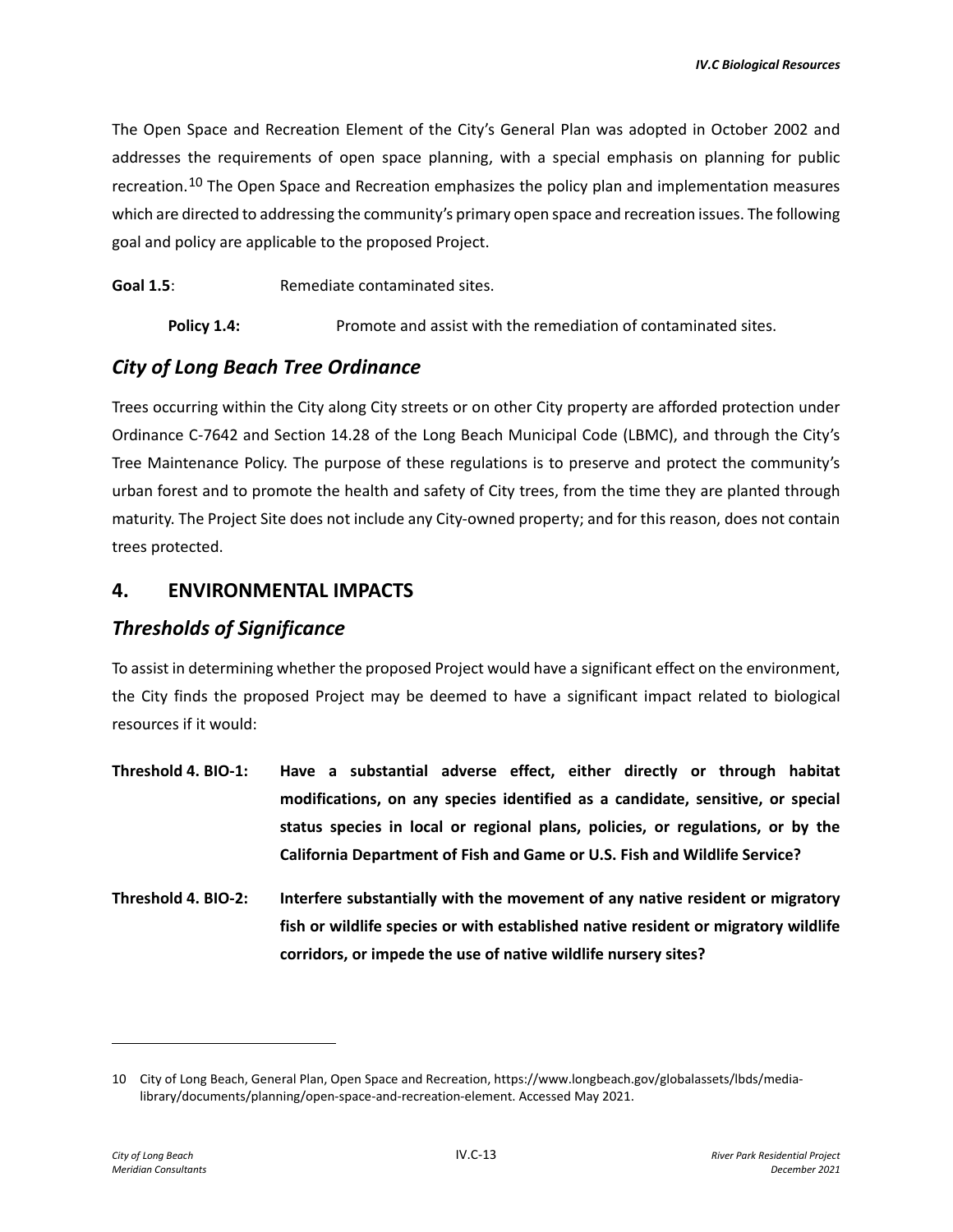## **5. Methodology**

As discussed previously, a preliminary biological survey of the Project Site was conducted in May 2020 and a subsequent survey was conducted in April 2021. These surveys were conducted to determine the general biological character of the Project Site and determine the potential for any significant impacts to biological resources present on the Project Site. The Project Site was walked on-foot by utilizing existing trails. The entire Project Site was easily accessible and easily viewed from many vantage points. A few areas were surveyed by binoculars and spotting scope, only to avoid disturbing nesting birds present on site. The path chosen was intended to quickly evaluate the most common species present on the Project Site, and then to discover additional species that were located in portions of the Project Site that appeared to support more unique flora. The sky was clear and the weather mild, with temperature steady at around 73°F during the 2021 survey.

The surveys include record searches of the California Natural Diversity Database and the California Native Plant Society's lists of sensitive plants were accessed for the nine United States Geological Survey (USGS) quadrangle maps surrounding the Project Site. Information from the biological reports is used to determine the number and types of biological resources on site, and to determine the potential impact to these biological resources after project implementation.

#### **6. Project Impacts**

# **Threshold 4.BIO-1: Have a substantial adverse effect, either directly or through habitat modifications, on any species identified as a candidate, sensitive, or special status species in local or regional plans, policies, or regulations, or by the California Department of Fish and Game or U.S. Fish and Wildlife Service?**

Special status species include those listed as endangered or threatened under the federal Endangered Species Act or California Endangered Species Act; species otherwise given certain designations by the CDFW; and plant species listed as rare by the California Native Plant Society.

No species listed as Rare, Threatened, or Endangered by the State or federal governments were identified on the Project Site. Moreover, species listed as protected are not likely to occur on the Project Site as the species listed as protected and occurring in the region have very specific habitat types that do not, and never did, occur on the Project Site, such as marine aquatic, coastal salt marsh, or vernal pool.

There are 124 biological resources listed as sensitive and reported in the 9-quad area (approximately 582 square miles) surrounding the Project Site. Of these, 23 are listed as threatened or endangered and three others, the golden eagle, peregrine falcon, and California brown pelican, remain fully protected after being delisted as shown in **Table IV.C-1: Sensitive Species Evaluation**.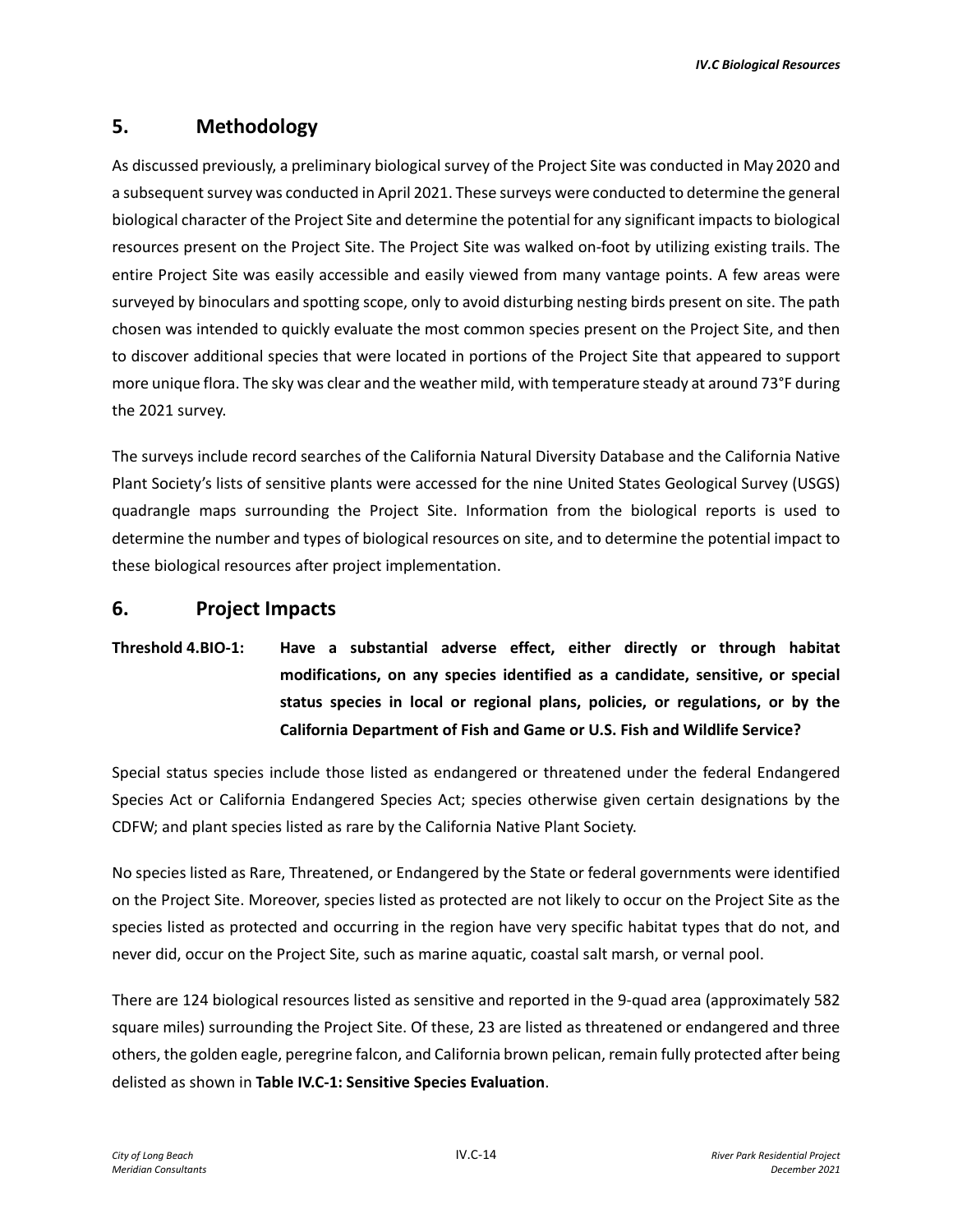# **Table IV.C-1 Sensitive Species Evaluation**

|                                              |                                           | <b>Federal</b> | <b>State</b>            | <b>Presence</b>                                          |
|----------------------------------------------|-------------------------------------------|----------------|-------------------------|----------------------------------------------------------|
| <b>Scientific Name</b>                       | <b>Common Name</b>                        | <b>Status</b>  | <b>Status</b>           | <b>Onsite</b>                                            |
| <b>Invertebrates</b>                         |                                           |                |                         |                                                          |
| Streptocephalus<br>woottoni                  | Riverside fairy<br>shrimp                 | Endangered     | None                    | N - No water habitat available                           |
| Bombus crotchii                              | Crotch bumble<br>bee                      | None           | Candidate<br>Endangered | N - No longer a candidate for listing                    |
| Euphilotes battoides<br>allyni               | El Segundo blue<br>butterfly              | Endangered     | None                    | N - No foodplant on site                                 |
| Glaucopsyche<br>lygdamus<br>palosverdesensis | Palos Verdes blue<br>butterfly            | Endangered     | None                    | N - No foodplant on site                                 |
| <b>Fish</b>                                  |                                           |                |                         |                                                          |
| Siphateles bicolor<br>mohavensis             | Mohave tui chub                           | Endangered     | Endangered              | N - No water habitat available                           |
| Eucyclogobius<br>newberryi                   | tidewater goby                            | Endangered     | None                    | N - No water habitat available                           |
| Oncorhynchus mykiss<br>irideus pop. 10       | steelhead -<br>southern<br>California DPS | Endangered     | None                    | N - No water habitat available                           |
| <b>Birds</b>                                 |                                           |                |                         |                                                          |
| Haliaeetus<br>leucocephalus                  | bald eagle                                | Delisted       | Endangered              | T - May fly overhead                                     |
| Charadrius<br>alexandrinus nivosus           | western snowy<br>plover                   | Threat.        | None                    | N - No beach habitat                                     |
| Coccyzus americanus<br>occidentalis          | western, yellow-<br>billed cuckoo         | Threat.        | Endangered              | N - No riparian habitat available                        |
| Phoebastria albatrus                         | short-tailed<br>albatross                 | Endangered     | None                    | N - No pelagic, marine, coastal or<br>open water habitat |
| Falco peregrinus<br>anatum                   | American<br>peregrine falcon              | Delisted       | Delisted                | N - No cliff faces or outcrops                           |
| Riparia                                      | bank swallow                              | None           | Endangered              | N - No nesting opportunities on site                     |
| Agelaius tricolor                            | tricolored<br>blackbird                   | None           | Threatened              | N - No riparian habitat available                        |
| Sternula antillarum<br>browni                | California least<br>tern                  | Endangered     | Endangered              | N - No pelagic, marine, coastal or<br>open water habitat |
| Passerculus<br>sandwichensis<br>beldingi     | Belding's<br>savannah<br>sparrow          | None           | Endangered              | N - No saltmarsh habitat on site                         |
| Pelecanus<br>occidentalis<br>californicus    | California brown<br>pelican               | Delisted       | Delisted                | N - No pelagic, marine, coastal or<br>open water habitat |
| Polioptila californica                       | coastal California<br>gnatcatcher         | Threat.        | None                    | N - No coastal sage scrub habitat                        |
| Rallus obsoletus<br>levipes                  | light-footed<br>Ridgway's rail            | Endangered     | Endangered              | N - No riparian habitat available                        |
| Empidonax traillii                           | willow flycatcher                         | None           | Endangered              | N - No riparian habitat available                        |
| Vireo bellii pusillus                        | least Bell's vireo                        | Endangered     | Endangered              | N - No riparian habitat available                        |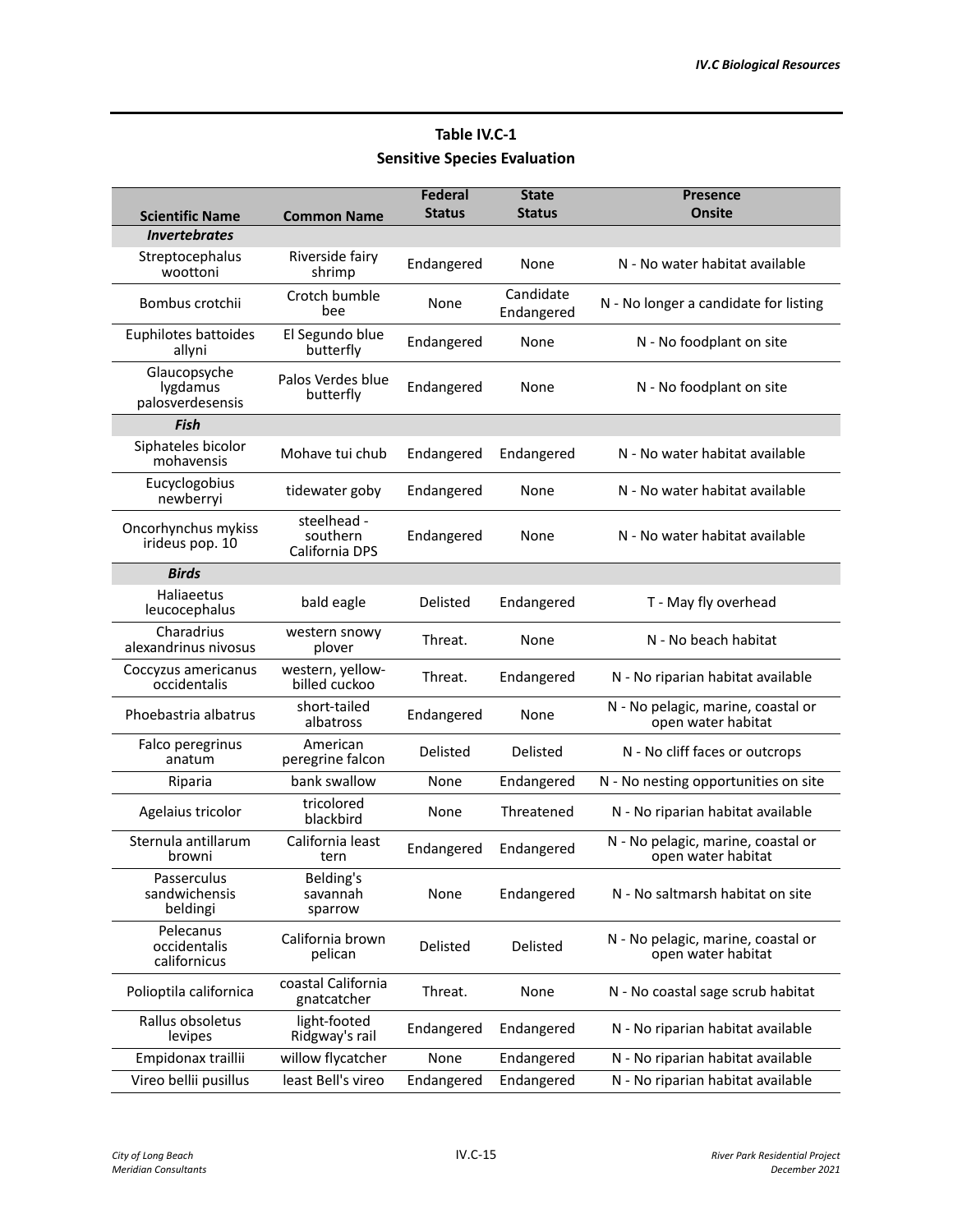|                                                                          |                            | <b>Federal</b> | <b>State</b>  | <b>Presence</b>                                                                                                                       |  |  |  |
|--------------------------------------------------------------------------|----------------------------|----------------|---------------|---------------------------------------------------------------------------------------------------------------------------------------|--|--|--|
| <b>Scientific Name</b>                                                   | <b>Common Name</b>         | <b>Status</b>  | <b>Status</b> | <b>Onsite</b>                                                                                                                         |  |  |  |
| <b>Mammals</b>                                                           |                            |                |               |                                                                                                                                       |  |  |  |
| Perognathus<br>longimembris<br>pacificus                                 | Pacific pocket<br>mouse    | Endangered     | None          | N - May have inhabited site prior to<br>river channelization and oil<br>development. Site too degraded to<br>support the species now. |  |  |  |
| <b>Plants</b>                                                            |                            |                |               |                                                                                                                                       |  |  |  |
| Pentachaeta Ivonii                                                       | Lyon's<br>pentachaeta      | Endangered     | Endangered    | N - No thin soils in coastal sage scrub<br>or chaparral habitat available                                                             |  |  |  |
| Dithyrea maritima                                                        | beach<br>spectaclepod      | None           | Threatened    | N - No beach habitat available                                                                                                        |  |  |  |
| Chloropyron<br>maritimum ssp.<br>maritimum                               | salt marsh bird's-<br>beak | Endangered     | Endangered    | N - No salt marsh habitat present on<br>site                                                                                          |  |  |  |
| Orcuttia californica                                                     | California Orcutt<br>grass | Endangered     | Endangered    | N - No vernal pool habitat on site                                                                                                    |  |  |  |
| Source: Refer to Appendix IV.C.2: Biological Resources Technical Report. |                            |                |               |                                                                                                                                       |  |  |  |

*Prescence on site:*

*N – No occurrence on site*

*T – Indicates species are transient*

Although the golden eagle is no longer listed as an endangered species, it is still protected by multiple federal laws such as the Eagle Act,  $^{11}$  $^{11}$  $^{11}$  the Migratory Bird Treaty Act,  $^{12}$  $^{12}$  $^{12}$  and the Lacey Act.  $^{13}$  $^{13}$  $^{13}$  The peregrine falcon was listed as endangered in 1971 then federally delisted in 1999 but remains a fully protected species under the California Fish and Game Code Section 3511.<sup>[14](#page-15-3)</sup> Similarly, the California brown pelican is a fully protected species under the California Fish and Game Code Section 3511.<sup>[15](#page-15-4)</sup> Additionally, the Crotch bumblebee is a State Candidate for listing as Endangered.[16](#page-15-5) 

As shown in **Table IV.C-1** above, several protected bird species, such as golden and bald eagles, peregrine falcons, or bank swallows, may fly over the Project Site but would never reside there as the Project Site does not support their habitat. After these considerations, four species remain that may once have occupied the Project Site prior to development. These are the California gnatcatcher (bird), El Segundo and Palos Verdes Blue butterflies, and the Pacific Pocket Mouse. As shown in **Table IV.C-1**, each of these species has very specific habitat requirements and in the case of the butterflies, specific larval food plants. The California gnatcatcher requires coastal sage habitat, and the El Segundo and Palos Verdes butterflies require specific native foodplant varieties at their habitat that does not exist on the Project Site. Each of

<span id="page-15-3"></span>14 California Department of Fish and Wildlife, American Peregrine Falcons in California,

<span id="page-15-0"></span><sup>11 16</sup> U.S.C. Sections 668-668c

<span id="page-15-1"></span><sup>12 16</sup> U.S.C Sections 703 et seq.; title 50 C.F.R. Part 10.

<span id="page-15-2"></span><sup>13 16</sup> U.S.C. Sections 3371-3378

https://wildlife.ca.gov/Conservation/Birds/Peregrine-Falcon. Accessed May 2021.

<span id="page-15-4"></span><sup>15</sup> California Department of Fish and Wildlife, Fully Protected Animals, https://wildlife.ca.gov/Conservation/Fully-Protected. Accessed May 2021.

<span id="page-15-5"></span><sup>16</sup> California Department of Fish and Wildlife, Threatened/Endangered Species And Special Plants & Animals List Updates, https://wildlife.ca.gov/Data/CNDDB/News/threatenedendangered-species-and-special-plants-animals-list-updates3. Accessed May 2021.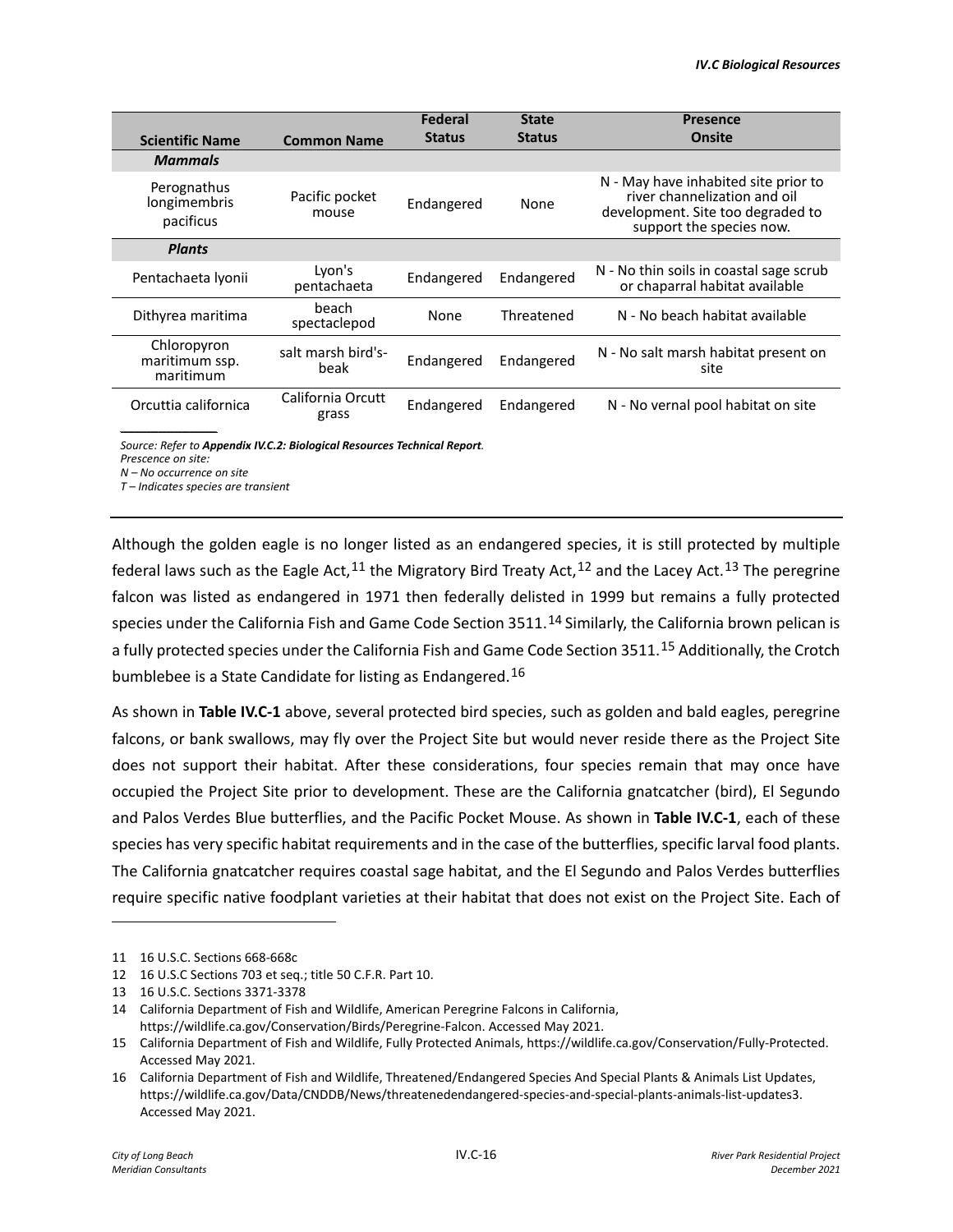the habitat requirements for these species are dependent on expansive areas of native habitat including soil profiles and plant cover. Because there are few native plants on the Project Site, and because there is no portion of the Project Site that is undisturbed, the potential for the Project Site to support any of the protected species found on the region is non-existent.

None of the species observed on site are considered particularly sensitive and none are specifically protected by State or federal law.

However, all bird species that occur on the Project Site are protected from nest disturbance by the federal MBTA and the California Fish and Game Code. These regulations prohibit the disturbance of nesting birds in any manner that may cause reproductive failure. In general, this means that land clearing must be accomplished during winter months while the birds are not nesting. As such, the removal of potential nesting sites during construction could occur. Therefore, the impact is classified as potentially significant, and mitigation is identified below..

# **Threshold 4.BIO-2: Interfere substantially with the movement of any native resident or migratory fish or wildlife species or with established native resident or migratory wildlife corridors, or impede the use of native wildlife nursery sites?**

The areas around the Project Site have all been previously disturbed and are vegetated with landscaping typical of residential development. As described in **Section III: Environmental Setting** of this Draft EIR, the Project Site is surrounded by urban development and has no natural connections to any large areas of natural habitat in the region. Additionally, the Project Site is not located within or adjacent to a Significant Ecological Area defined by the Los Angeles County Significant Ecological Areas Program.[17](#page-16-0) As such, the Project Site does not currently function as a wildlife migration corridor. As shown in **Table IV.C-1** above, the Project Site does not contain any native wildlife nursery sites of note that would be impacted by the proposed Project. The proposed Project would be required to comply with the federal MBTA and the California Fish and Game Code. These regulations prohibit the disturbance of nesting birds in any manner that may cause reproductive failure. As previously discussed, potential to disturb nesting sites during construction represents a potentially significant impact and mitigation is identified below.

### **7. CUMULATIVE IMPACTS**

A cumulative analysis for biological resources evaluates whether impacts of the proposed Project and related projects, when taken as a whole, would have a significant environmental impact on biological resources. The City resides in an urban setting which is mostly developed with new development primarily consisting of in-fill development. The Project Site is surrounded by existing urban development and is not

<span id="page-16-0"></span><sup>17</sup> Los Angeles County. *Significant Ecological Areas Program.* https://planning.lacounty.gov/site/sea/maps/. Accessed May 2021.